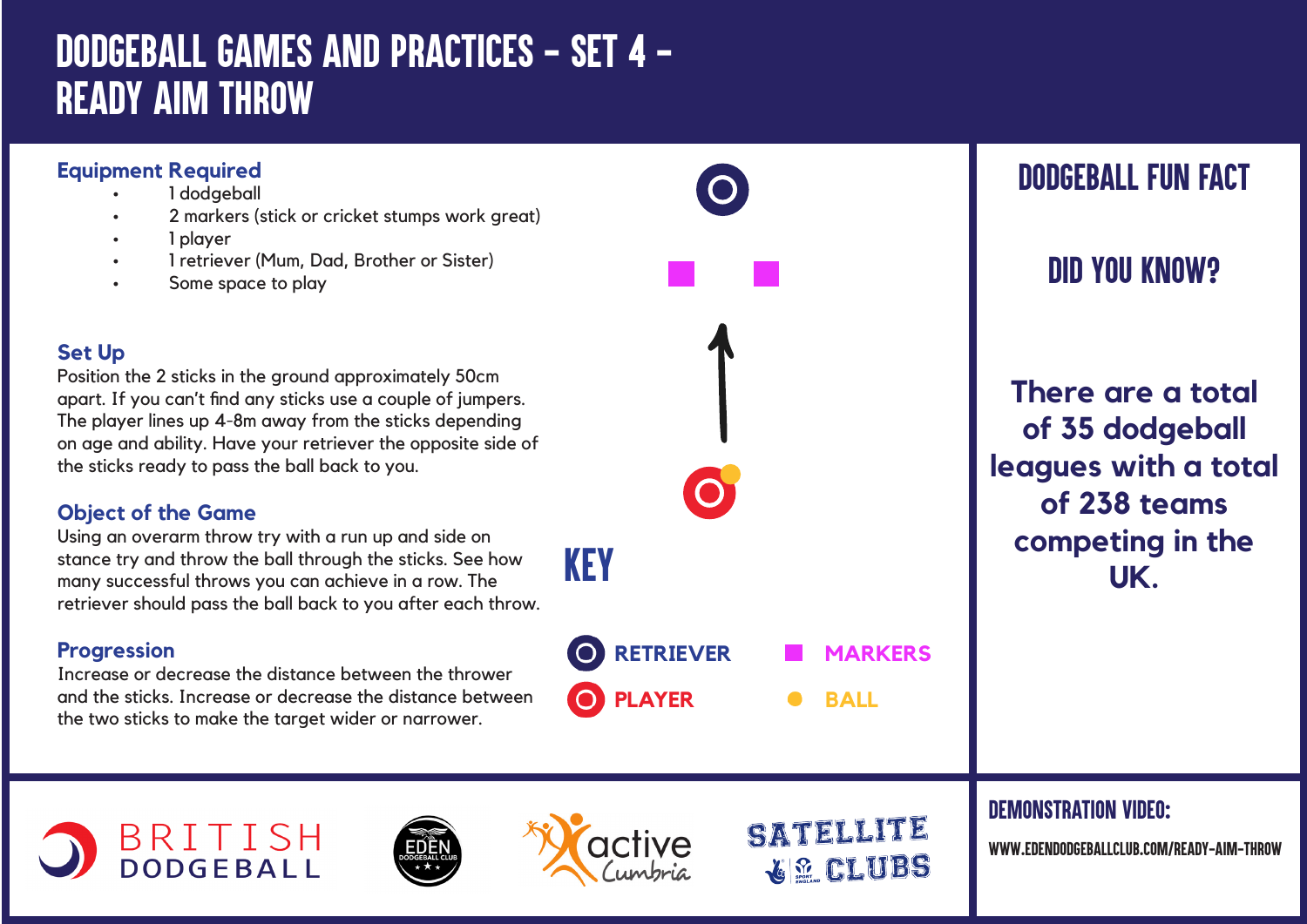# *DODGEBALL GAMES AND PRACTICES - SET 4 - Dodgeball Challenge*



### *DODGEBALL FUN FACT*

## *DID YOU KNOW?*

**The Great Britain Dodgeball Team was formed in 2019 at The Atlantic Cup in Manchester and will compete at the 2021 World Championships in Glasgow.**

### *DEMONSTRATION VIDEO:*

*www.edendodgeballclub.com/dodgeball-challenge*